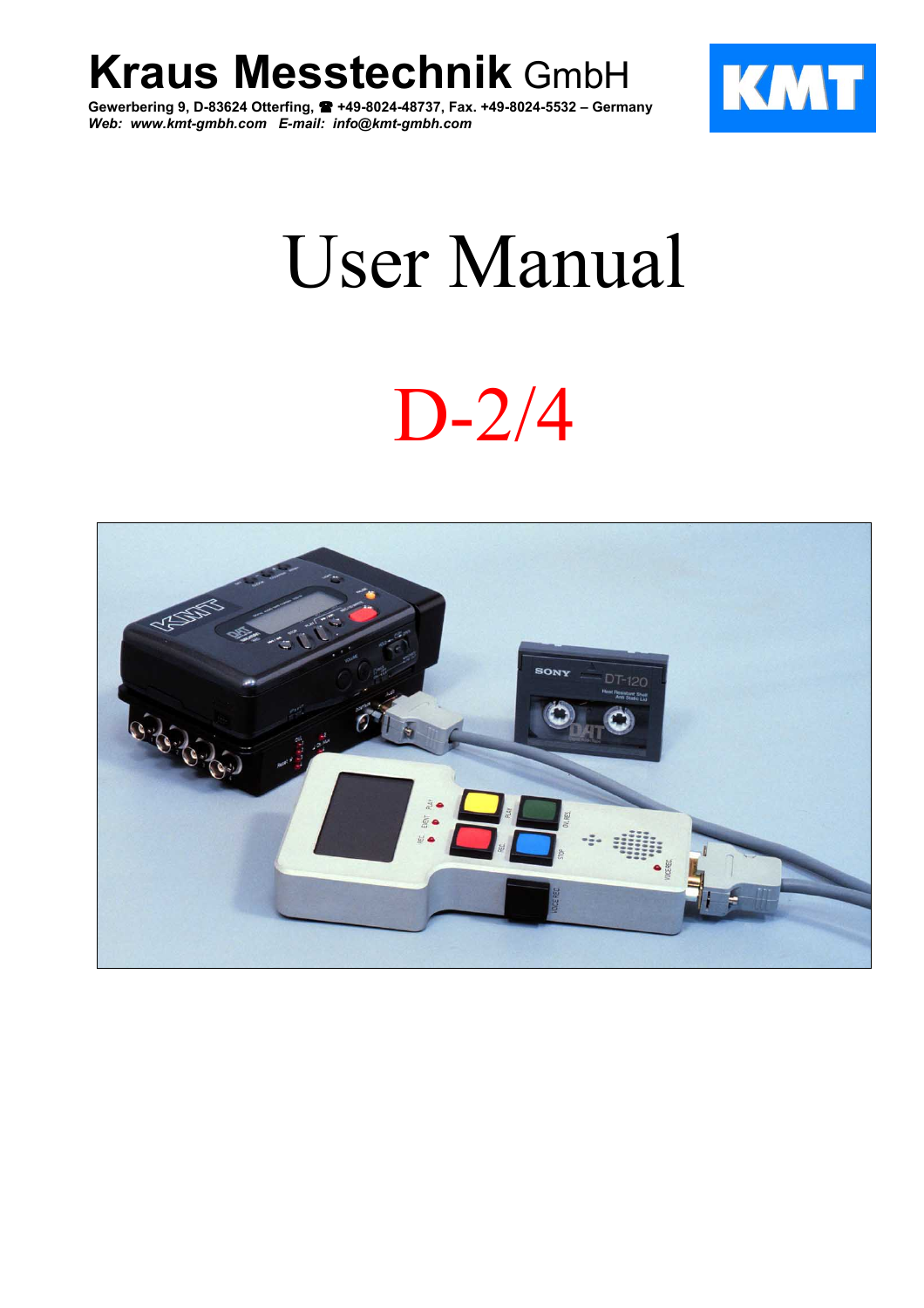### Operating instructions tape deck **Inserting a Cassette**

1 Press and hold down the small button and slide the HOLD/PUSH OPEN-switch to the OPEN position.



HOLD/PUSH OPEN-switch While pressing

2 Open the cassette compartment door.



Insert a cassette with the window facing upward.



4 Close the cassette compartment door.



The cassette will be loaded automatically.

#### **Notes**

When disconnecting the unit from the power source, make sure the cassette compartment door is closed. Otherwise, you may not be able to close it afterward. If this happens, reconnect the power source.

When inserting a cassette, make sure that the side with which the tape is visible inside is facing upward. If you insert the cassette upside down, you may not be able to take the cassette out.

#### **To eject the cassette**

While the unit is in the stop mode, press and hold down the small button and slide the HOLD/PUSH OPEN-switch to the OPEN position.



HOLD/PUSH OPEN While pressing

#### **Record-protect shutter**

Slide the record-protect shutter to the left to protect a recorded tape from being accidentally erased by recording on the tape for the second time.



If the shutter is open, you cannot record on the tape

If the shutter is closed, you can record on the tape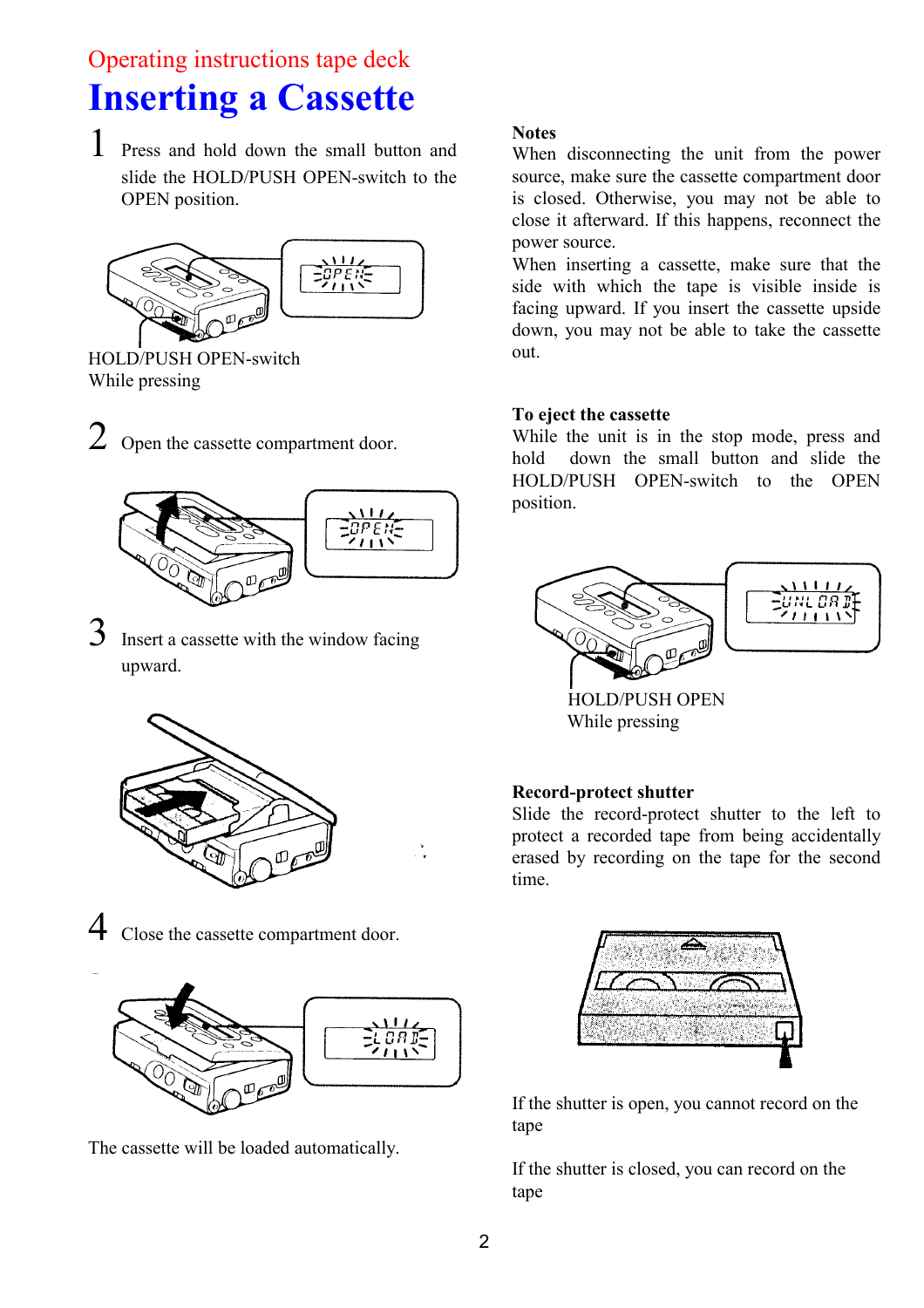## **To Record**



### **1 Insert a DAT cassette**

### **2 Press the REC button and the** ❙❙ **PAUSE-button.**

The unit enters the pause mode.

### **3 Press either the** ¾ **PLAY-or the Ⅱ PAUSE-button.** The recording starts.

#### **Notes**

**The recording cannot be started by just pressing the REC button,** instead, the unit enters the recording monitor mode. The unit can enters the recording monitor mode whether the record-protect shutter of the cassette is open or not. Recording is possible only when the shutter is closed.

### **To stop recording**

Press the  $\blacksquare$  STOP-button.

#### **To pause recording momentarily** Press the <u>■</u> PAUSE-button.

#### **To cancel the pause mode**

Press the  $\blacksquare$  PAUSE-button again or press the  $\triangleright$  PLAYbutton.

#### **Notes**

If the unit is left in the pause mode for more than five minutes, the unit will automatically enter the stop mode in order to protect its head and the tape.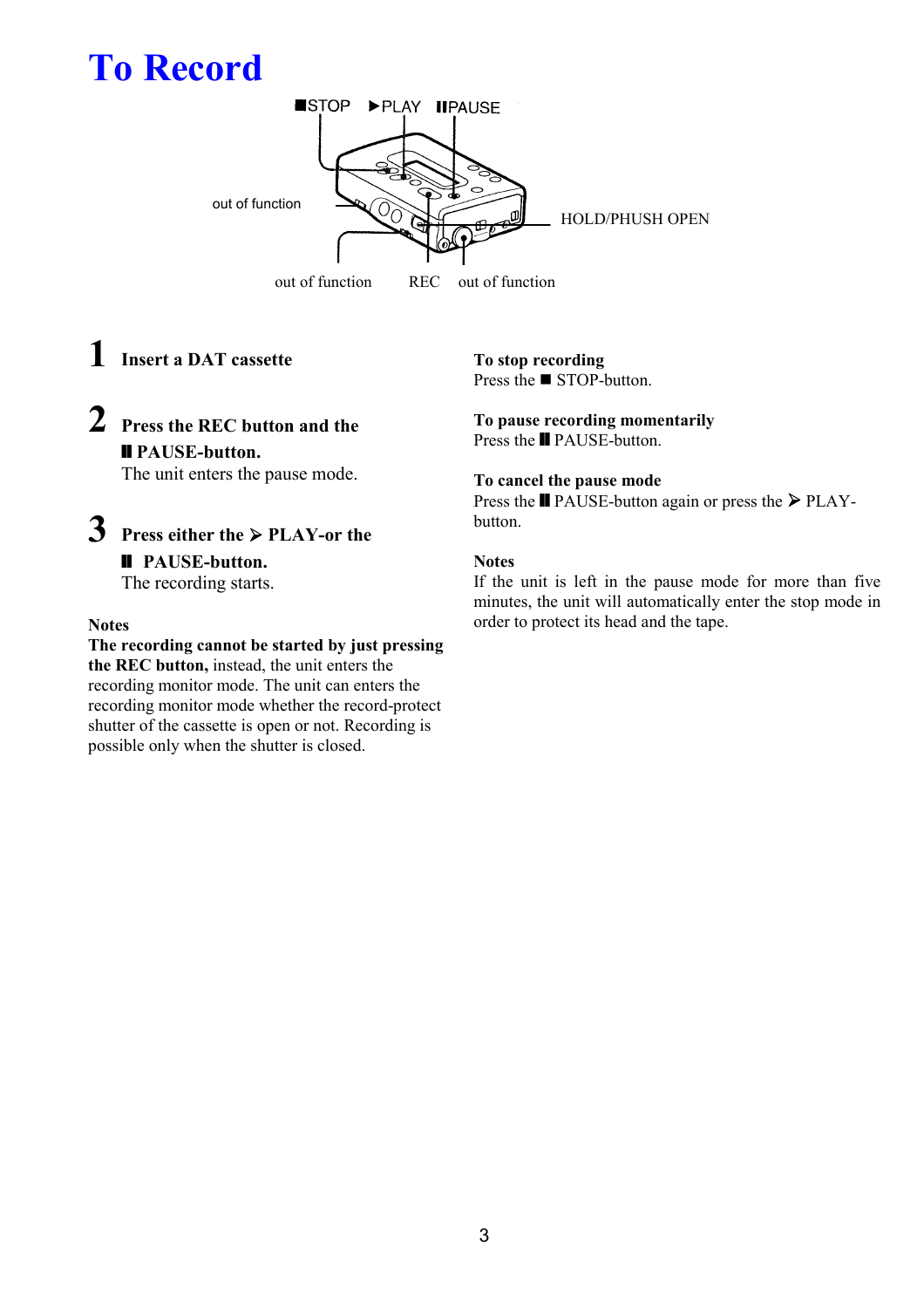### **Notes on Recording**



out of function REC out of function REC

#### **Do not leave any unrecorded parts on a DAT tape.**

If there is a blank (unrecorded) part left on a DAT tape, the absolute time\* will not be written thereafter. Also, when the tape is being fastforwarded or rewound, it will stop at that point. In order not to leave any unrecorded parts on a tape while recording, observe the following:

• If you intent to continue to record on a tape which is partially recorded, make sure that you find the end of the previous recording first, then start the new recording from that point without leaving any unrecorded gap. (If you fast-forward the tape, if should automatically stop where the previous recording has ended.)

\*The absolute time indicates the elapsed time from the beginning of the tape and the current position of the tape which is written digitally. The absolute time will be automatically written when you record a DAT tape for the very first time and cannot be erased once written.

#### **When you record to the end of a DAT tape**

The tape automatically rewinds to the beginning and will stop there. (Auto-rewind function)

#### **To avoid any accidental operation (Hold function)**

Slide this switch to the HOLD position to avoid any accidental operation while the unit is set in a particular operational mode.

#### *(In the HOLD Position are all switches locked!)*

### **Start ID**

This signal indicates the beginning of a recorded program (track). By reading these start ID signals, the unit can cue the beginnings of the recorded programs (tracks) automatically.

| tape transport direction |                 |                 |  |  |
|--------------------------|-----------------|-----------------|--|--|
| program (track)          | program (track) | program (track) |  |  |
|                          |                 |                 |  |  |

start ID

#### **To write the start IDs automatically while recording**

This start codes are set by each new recording, also by using the "Pause button" by recording.

#### **To write the start IDs manually while recording**

While recording, press the REC button at the point where you wish to write the start ID.

#### **Note**

While writing the start IDs, the *W R I T E indication comes on and the START-ID* - indicator flashes for about nine seconds. While the unit is set in this mode, no operational buttons other than the  $\blacksquare$  STOP button will function.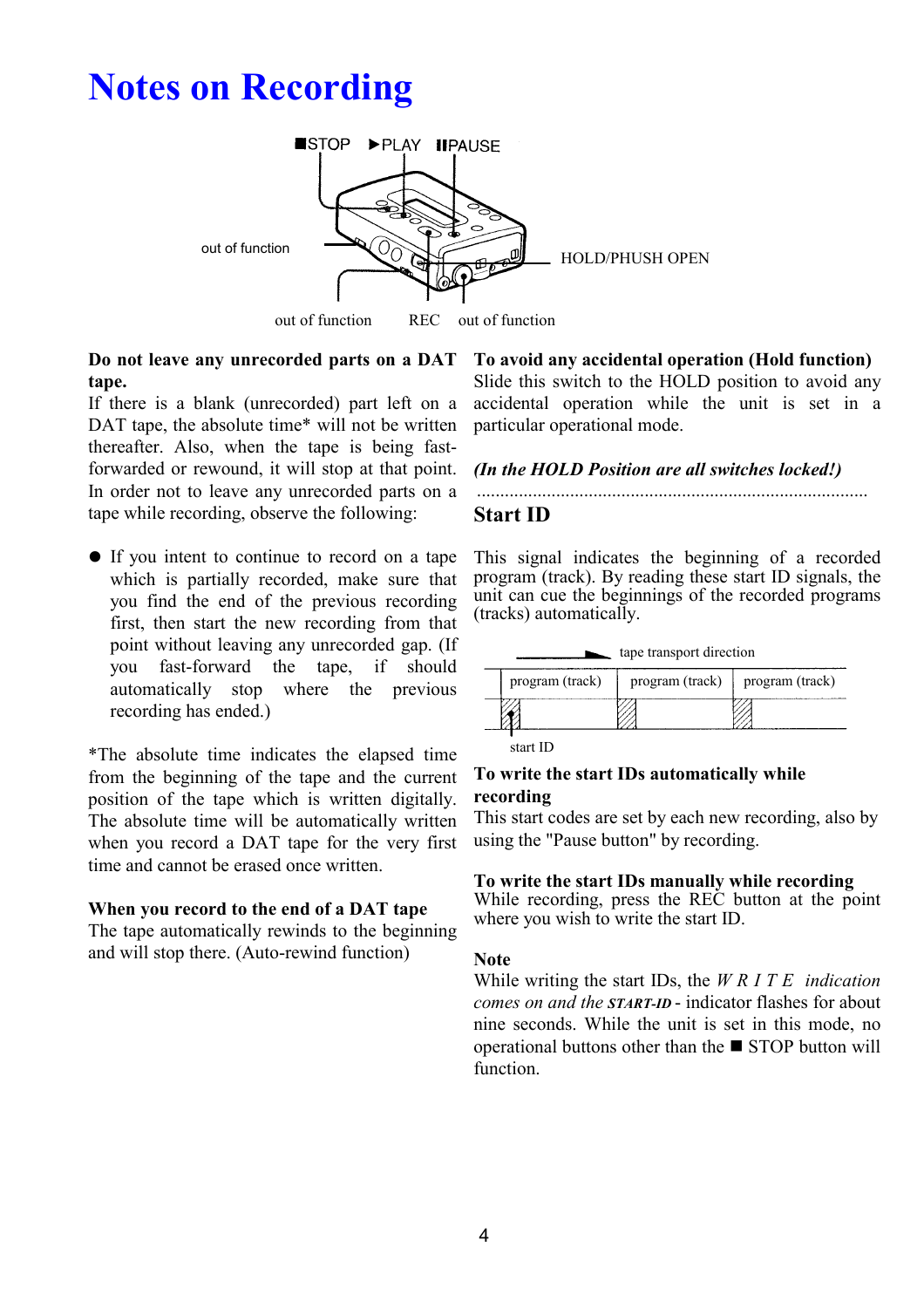### **Playback**



out of function  $\blacksquare$ STOP

### **1 Insert a DAT cassette**

### **2 Press the**  $\geq$  **<b>PLAY-button.**

Playback starts. The SP/LP switch is out of function.

**To stop playback** Press the  $\blacksquare$  STOP-button.

#### **To pause playback momentarily**

Press the **Ⅱ** PAUSE-button. To cancel the mode, press either the **Ⅱ** PAUSE-button 2 Press the  $\geq$  PLAY button, then press the 3 or the  $\triangleright$  PLAY-button.

#### **Notes**

If the unit is left in the pause mode for more than five minutes, the unit will automatically enter the stop mode in order to protect its head and the tape.

#### **To fast forward the tape**

Press the  $\gg$   $\gg$   $\gg$  I button when the unit is in the stop mode.

#### **To rewind the tape**

Press the  $\frac{1}{3}$  / $\frac{1}{3}$  - button when the unit is in the stop mode.

#### **When a tape is played back to the end**

The tape will be rewound to the beginning automatically and the unit enters the stop mode. (Auto-rewind function)

### **Cleaning the Head**

Prolonged operation may cause contamination of the head. To make the best possible recording and playback, we recommend you to clean the head periodically, using the cleaning cassette DT-1OCL (not supplied)\*.

#### **How to use the cleaning cassette**

- 1 Insert the cleaning cassette as you would a normal DAT cassette.
- STOP button after about 10 seconds.
- 3 Remove the cleaning cassette without rewinding it.
- 4 Proceed with recording and playback with a normal DAT cassette and check the playback quality.

#### **Notes on the cleaning cassette**

- The cleaning cassette cannot be used for recording or playback.
- Do not clean the head with the cleaning cassette more than five times in succession. Cleaning the head continuously for a long period of time may cause wear to the head.
- Do not rewind the cleaning cassette each time you use it. When the cleaning cassette tape is taken up (wound) completely, rewind it to the beginning and reuse it. The cleaning cassette can be used approximately 200 times, with 10 seconds of cleaning each time.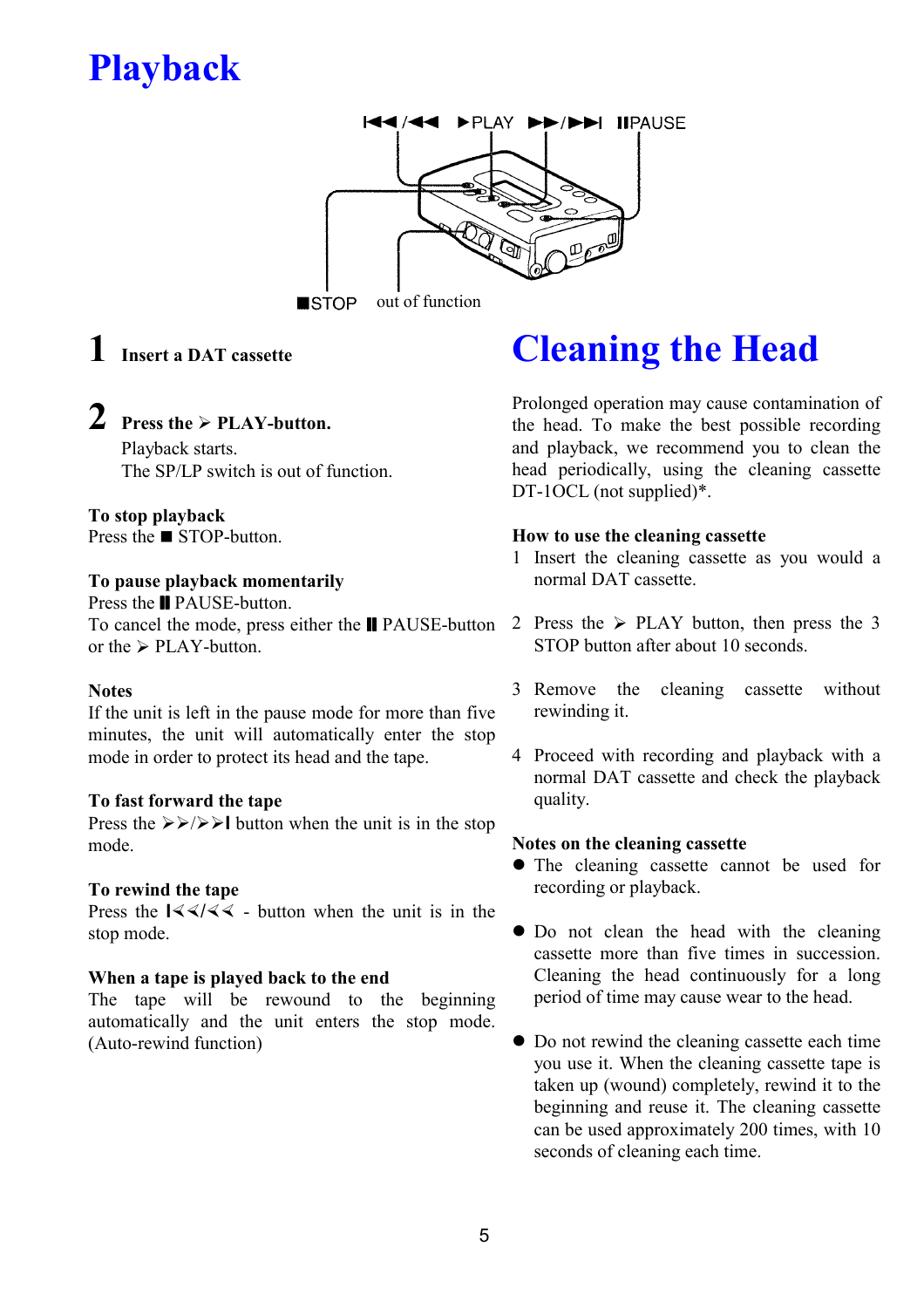## **Locating the beginning of a program (track)**



Press either  $\triangleright \triangleright / \triangleright$  I or I $\triangleleft \triangleleft \triangleleft \triangleleft \triangleright$  button quickly once during playback. If the unit is in the fast forward/rewind mode, press either the  $\triangleright \triangleright / \triangleright$  I or I $\triangleleft \triangle / \triangleleft \triangleleft$  button once.

Or if the unit is in the stop mode, press either the  $\triangleright \triangleright / \triangleright \triangleright$  I or I $\triangleleft \triangleleft \triangleleft \triangleleft \triangleright$  button twice.

| To locate the beginning of the<br>succeeding program (track) | Press $\triangleright \triangleright / \triangleright \triangleright$ the same number of<br>times as the programs (tracks) to be<br>skipped.                                         | $\mathcal{L}$<br>E.g. to locate the beginning of<br>the fifth program (track)                                                                                                                                                                                                                                                                                                                                                                                                                                                                                                                                           |
|--------------------------------------------------------------|--------------------------------------------------------------------------------------------------------------------------------------------------------------------------------------|-------------------------------------------------------------------------------------------------------------------------------------------------------------------------------------------------------------------------------------------------------------------------------------------------------------------------------------------------------------------------------------------------------------------------------------------------------------------------------------------------------------------------------------------------------------------------------------------------------------------------|
| To locate the beginning of the<br>previous program (track)   | Press $\triangleright \triangleright / \triangleright \triangleright$ the same number of<br>times as the programs (tracks)<br>(including the currently played one)<br>to be skipped. | $\frac{\prod\limits_{\ell\in\mathcal{M}}\prod\limits_{\ell\in\mathcal{M}}\prod\limits_{\ell\in\mathcal{M}}\prod\limits_{\ell\in\mathcal{M}}\prod\limits_{\ell\in\mathcal{M}}\prod\limits_{\ell\in\mathcal{M}}\prod\limits_{\ell\in\mathcal{M}}\prod\limits_{\ell\in\mathcal{M}}\prod\limits_{\ell\in\mathcal{M}}\prod\limits_{\ell\in\mathcal{M}}\prod\limits_{\ell\in\mathcal{M}}\prod\limits_{\ell\in\mathcal{M}}\prod\limits_{\ell\in\mathcal{M}}\prod\limits_{\ell\in\mathcal{M}}\prod\limits_{\ell\$<br>ΩБ<br>E. g. to locate the beginning of the<br>fourth program (track) including the<br>currently played one |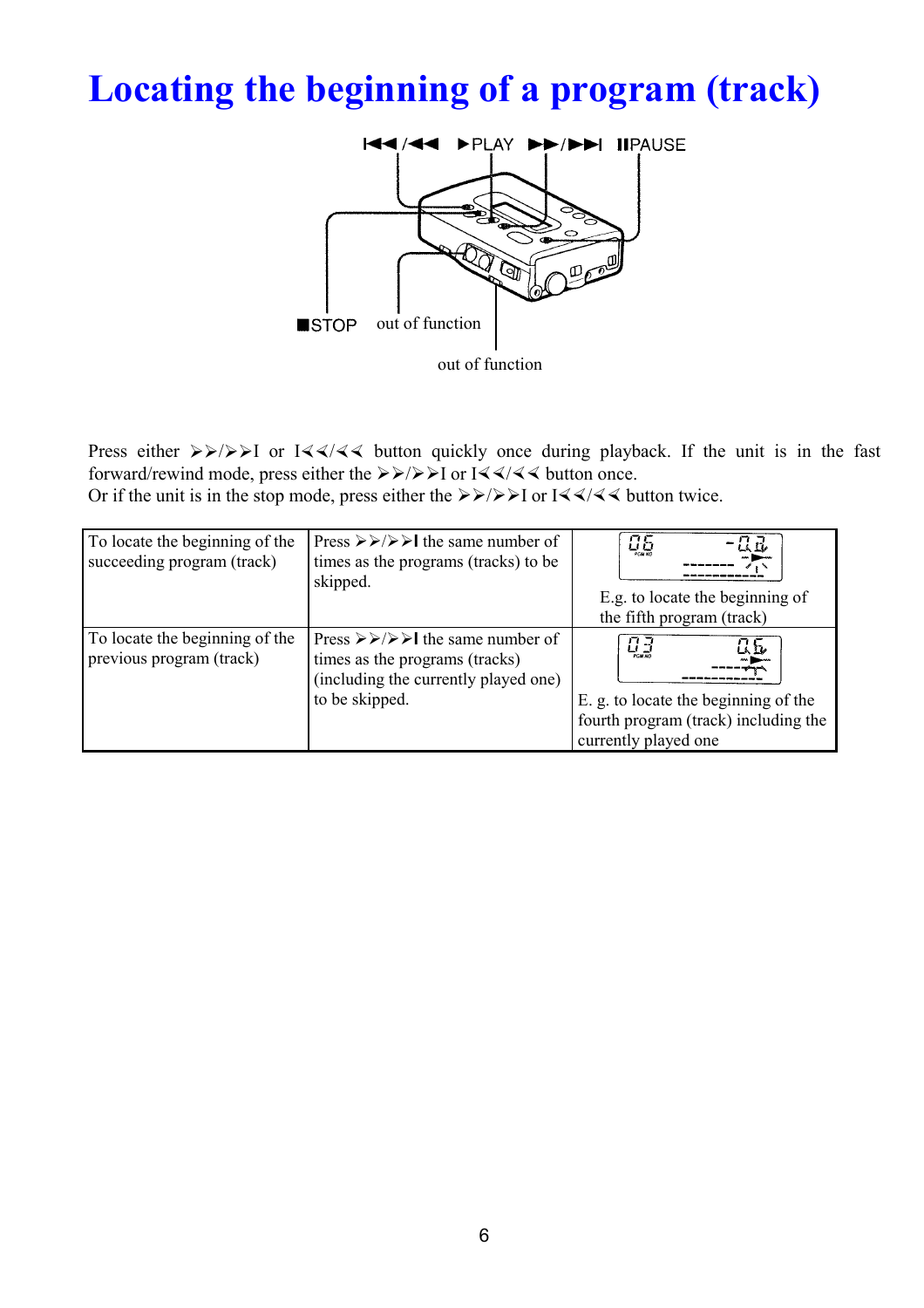

| Day/AM/PM-indicator |        |                 |       | Tape counter/clock/message indicator |    |       |        |  |
|---------------------|--------|-----------------|-------|--------------------------------------|----|-------|--------|--|
|                     |        |                 |       | $\mathbf{\bar{M}}_{\mathrm{H}}$ (    |    |       |        |  |
|                     | PGM.NO | <b>START-ID</b> |       | <b>RECORDED TIME</b>                 |    | (REC) |        |  |
| E                   |        |                 | 50 40 | 24                                   | 12 | 6     | າ<br>0 |  |

#### $\bullet$  The tape counter indications

Each time you press the COUNTER button, the display changes cyclically as follows:



#### **To reset the tape counter (normal display) to**  $0.0H00M00s$ Press the RESET button.

#### **Remaining time of the tape**

The remaining time left on the tape will normally come on after about 16 seconds of commencing playback in the SP mode.

However, there may be some aberration in the amount of time displayed which depends upon the tape you use.

#### **Note**

#### **The tape counter should not be used as a clock**

What is being displayed on the counter is not completely accurate in terms of displaying the current time. Therefore, do not use the tape counter as a clock.

#### ● Clock display

Each time you press the CLOCK button, the display changes cyclically as follows:

| ŧо<br>ıм<br>・FF aocx 9子<br><b>RECORDED TIME</b>                      | <b>RECORDED TIME*</b><br>(date of the recording) |
|----------------------------------------------------------------------|--------------------------------------------------|
| AM  10.08.23.<br><b>RECORDED TIME</b>                                | <b>RECORDED TIME*</b><br>(time of the recording) |
| டி<br>$\tilde{I}''$<br>$5$ <i>Ll</i> aock $9$ $\bar{3}$ <sup>r</sup> | Current date<br>(year, month, date)              |
|                                                                      | Current time<br>(hour, minute, secound)          |

\*The RECORDED TIME will not be displayed while the unit is in the recording, recording monitor, or pause mode.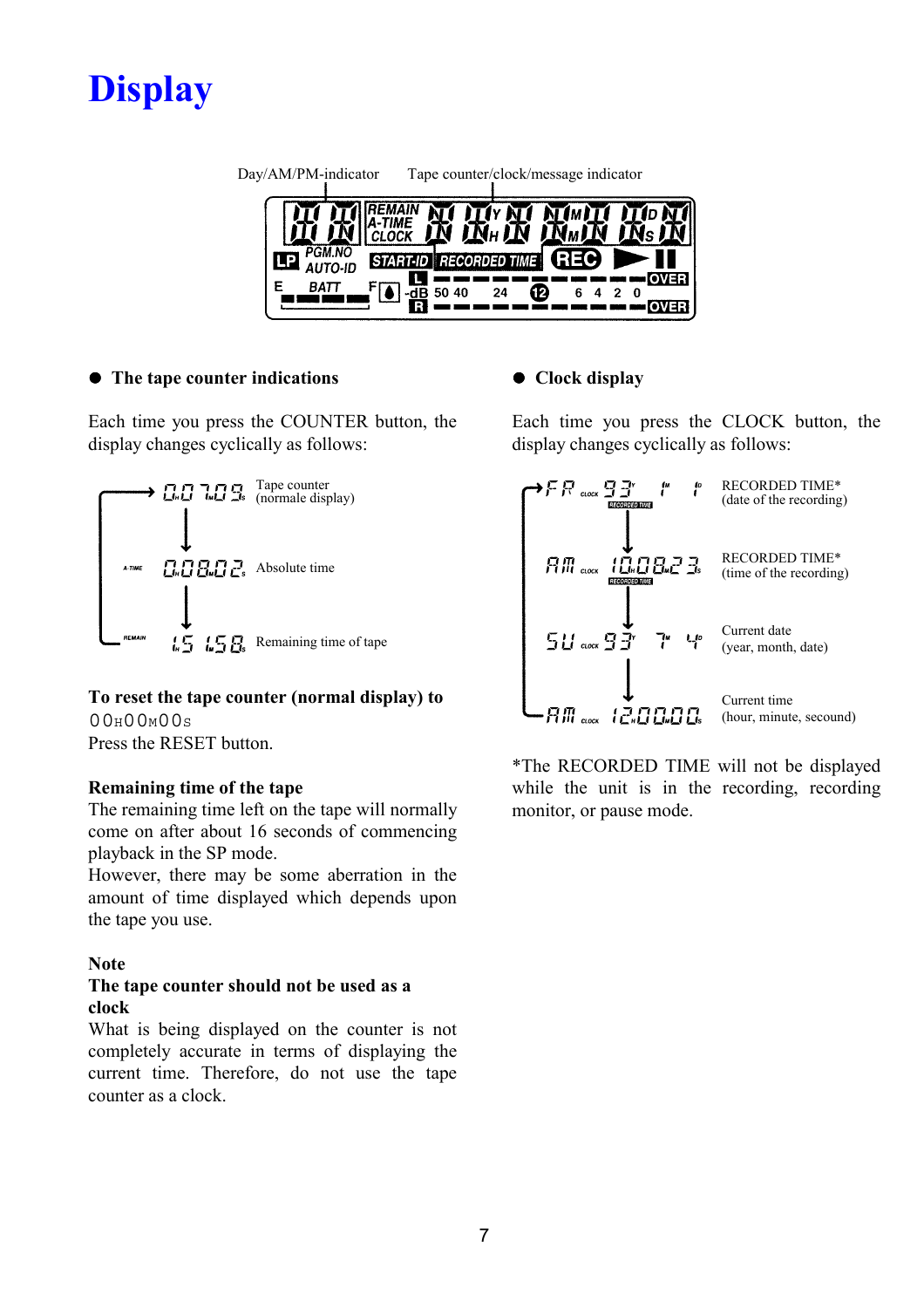### **Setting the Clock**

The unit automatically registers the date of recording (year/month/date/day/hour/minute/ second) at the time of recording. The date of recording can be then displayed on the display window while the unit is playing back, fast forwarding/rewinding or cueing/reviewing a tape (Date function). It is essential to set the clock before any recordings are made. Otherwise, the date function will not work properly and the correct date and time of a recording will not be registered on the tape.

1 Press the CLOCK/SET button for more than four seconds.

$$
\begin{array}{|c|c|c|}\n\hline\n\end{array}
$$

2 Press the COUNTER/- and RESET/+ buttons to set the year digits, then press the CLOCK/SET button.

$$
\begin{array}{c|c}\n\hline\n\end{array}
$$

3 Press the COUNTER/- and RESET/+ buttons to set the month digits, then press CLOCK/SET-button.



4 Press the COUNTER/- and RESET/+ buttons to set the date digits, then press the CLOCK/SET button.



Proceed with the following steps while the unit is in the stop mode.



5 Press the COUNTER/- and RESET/+ buttons to set the day, then press the CLOCK/SET button.

$$
\left[\frac{1}{\frac{1}{\sqrt{2}}}\right]^{\frac{1}{\sqrt{2}}}
$$

 $6R$  Repeat steps 2 to 4 to set the correct current time (hour/minute/second).

The second digits change to "00" when the COUNTER/- or RESET/+ button is pressed and the clock starts activating when the CLOCK/SET button is pressed. Therefore, synchronize the clock by pressing either - or + button with the radio time signal etc.

$$
\boxed{\text{Fill}\text{ acc}\left(\boxed{\text{LITALG}}\right)}
$$

The flashing will stop and the clock will start activating.

#### **To cancel the procedure**

Press the  $\blacksquare$  STOP button. The clock display will return to the previous time display. However, if you have proceeded to step 6, the year, month, day and date will be set.

#### **12/24 hour display**

To select either the 12-hour or the 24-hour clock display. Press the RESET button for more than two seconds.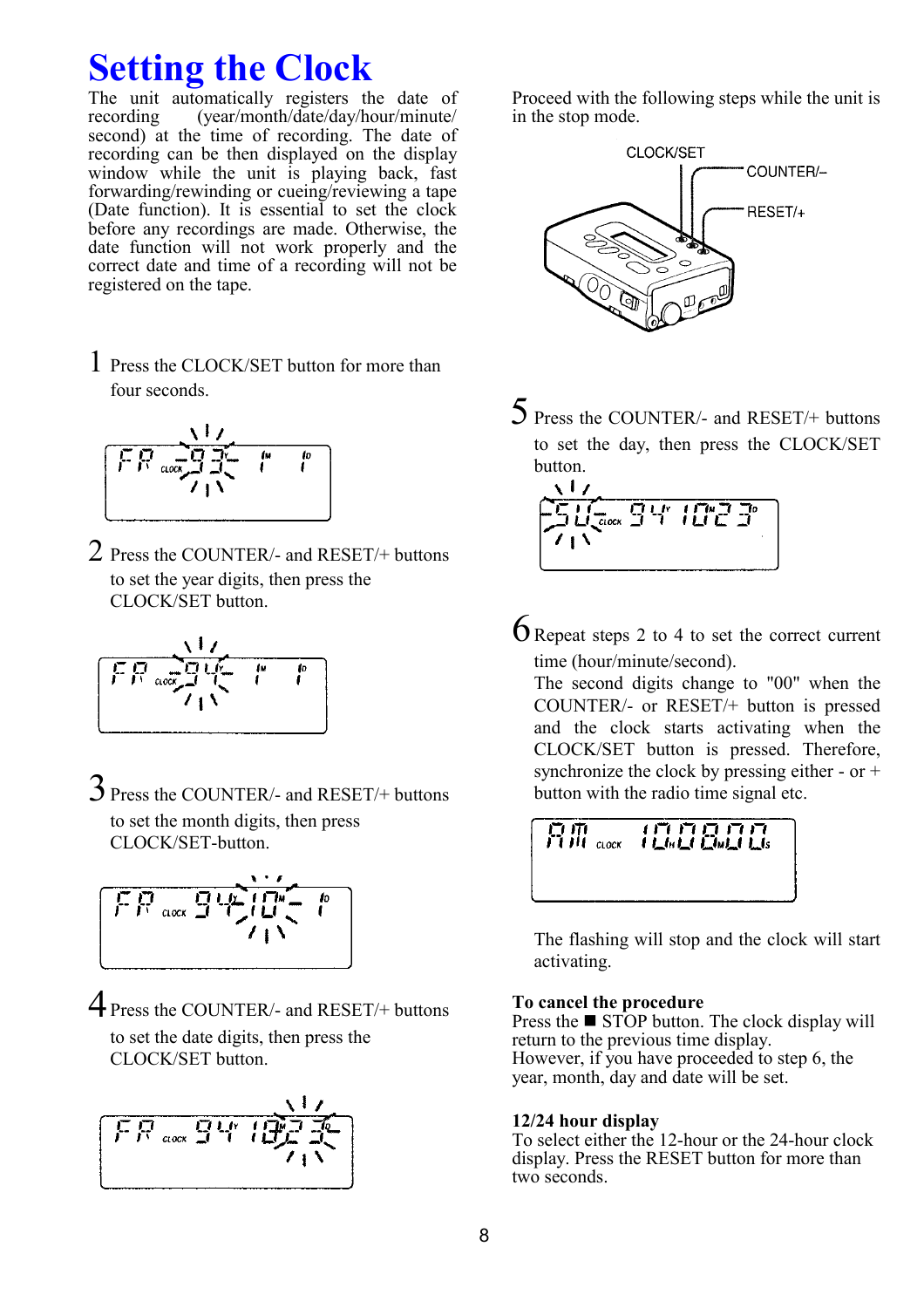### **Precautions**

#### **On Safety**

Should any solid object of liquid fall into the unit, unplug the unit and have it checked by qualified personal before operating it any further.

#### **On Installation**

Do not install the unit in a location near heat sources such as radiators or air ducts, or in a place subject to direct sunlight and excessive dust.

#### **On Moisture Condensation**

If the unit is brought directly from a cold to a warm location, moisture may condense inside the unit. In such a condition, the tape may adhere to the head drum and can be damaged, or the unit may not operate properly (the 6-indicator has come on). Always remove the DAT cassette from the unit when the unit is not to be used for an extended period of time.

#### **If moisture is present**

Operating buttons and controls may not function properly. The unit may shut off.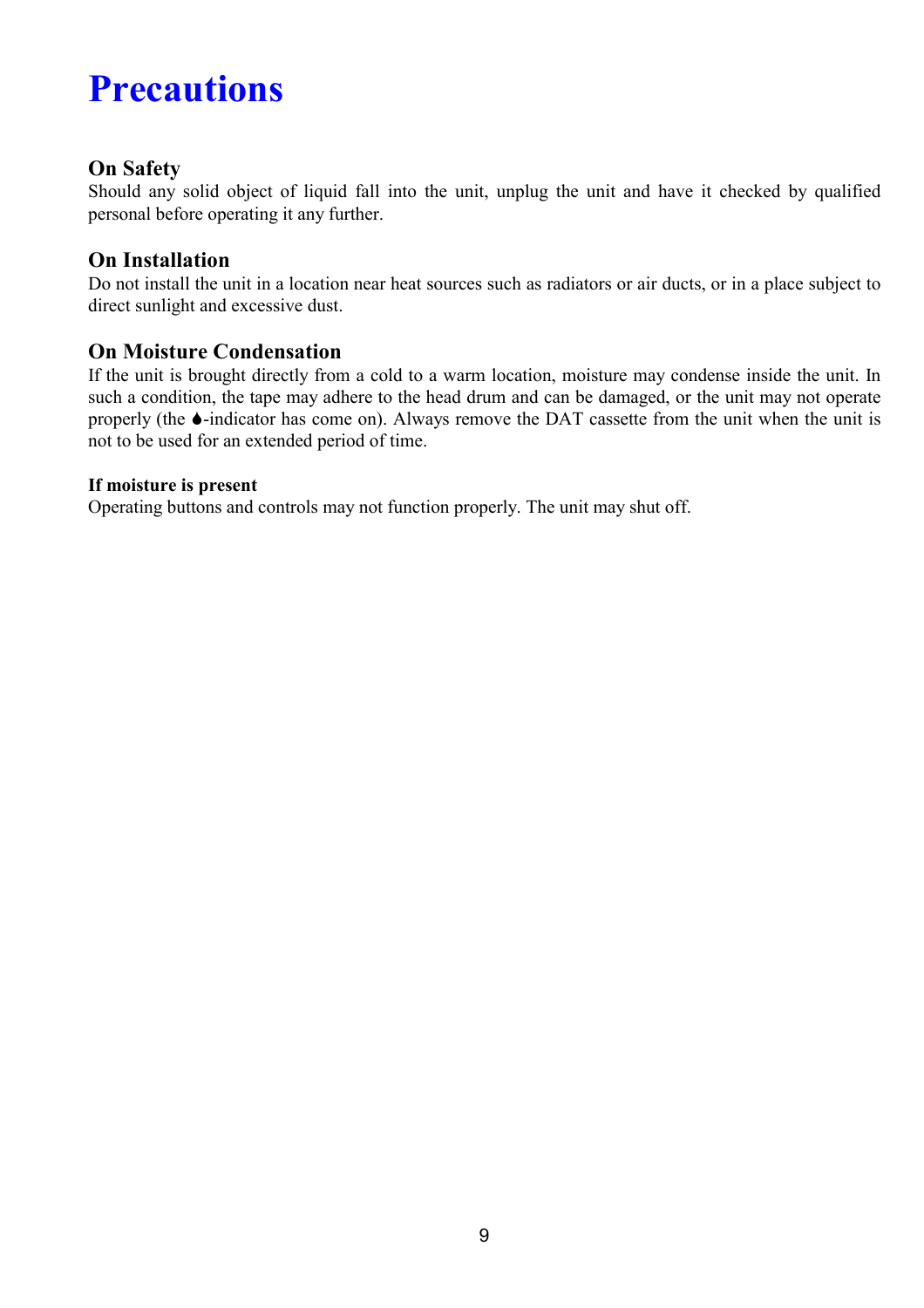### Operating instructions D-2/4

*Please read the user manual regarding the drive, page two, before starting up the system!*

#### 1) Power on:

The D2-4 does not have a special power-switch. It is powered on, as soon as the power supply is connected. Attention: Make sure you input the correct power supply voltage. It is 10 up to 18V or 18 up to 32V DC. If it is to low, the DAT recorder may not start up or the commands do not work properly. In this case it can happen, that after activating the record mode, the tape start moving but stops after three seconds. If the supply voltage is to high, the internal fuse will be destroyed immediately.

The DAT recorder needs about 5 to 6 seconds to load the cassette. The mux-mode is equal the last used after switching on the power. The record of the analogue channels in two channel mux-mode is realized on channel one and two ( in four channel mux-mode on all channels). The current mux-mode is displayed by the corresponding LED on the front of the DAT recorder. During the replay the recorded mux-mode is also displayed, but it is not possible to change it.



#### 2) Record:

Check the write-protection at the cassette, press and hold down the small button and slide the HOLD/PUSH OPEN, insert the cassette with the window facing upward and close the cassette compartment door. The cassette will be loaded automatically.

Press "REC", and the D2/16 is in a waiting status, (it still doesn't record). In this mode the system is working as if you are recording, except that the tape doesn't move. It enables you to use the system as a normal signal conditioning unit as front-end to the PC, in order to visualize the channels without making a recording. Please ask for our digital interface and software for PC's and notebooks.

See following table regarding sample rates, mux-mode and signal band width.

| Total sample rate | Mux mode  | <b>Channel sample</b><br>rate | Cut off frequency $=$<br>analogue band width |
|-------------------|-----------|-------------------------------|----------------------------------------------|
| 96kS/s            | 2-channel | 48kS/s                        | 16kHz                                        |
|                   | 4-channel | 24kS/s                        | 8kHz                                         |

Attention: Analog input is on the left side and the output on right side of the DAT recorder..

The overload LED's (OVL) indicate which channel input level exceed  $\pm$ 5V. By pressing the reset switch to the left, you can reset the display (make sure it is not overloaded any more). Please only use the corresponding tool.

By pressing "PAUSE" the tape is ready for immediate recording. The second time you press "Pause", the pause mode stops and the tape moves again, (REC + play status). Simultaneously the start code is recorded. Attention: It takes about 9 seconds to record the start code, simultaneously together with the data, ( you see "START ID" blinking on the display). During this time it is not allowed to stop the tape, because the start code won't be completely recorded and you may not find it later on.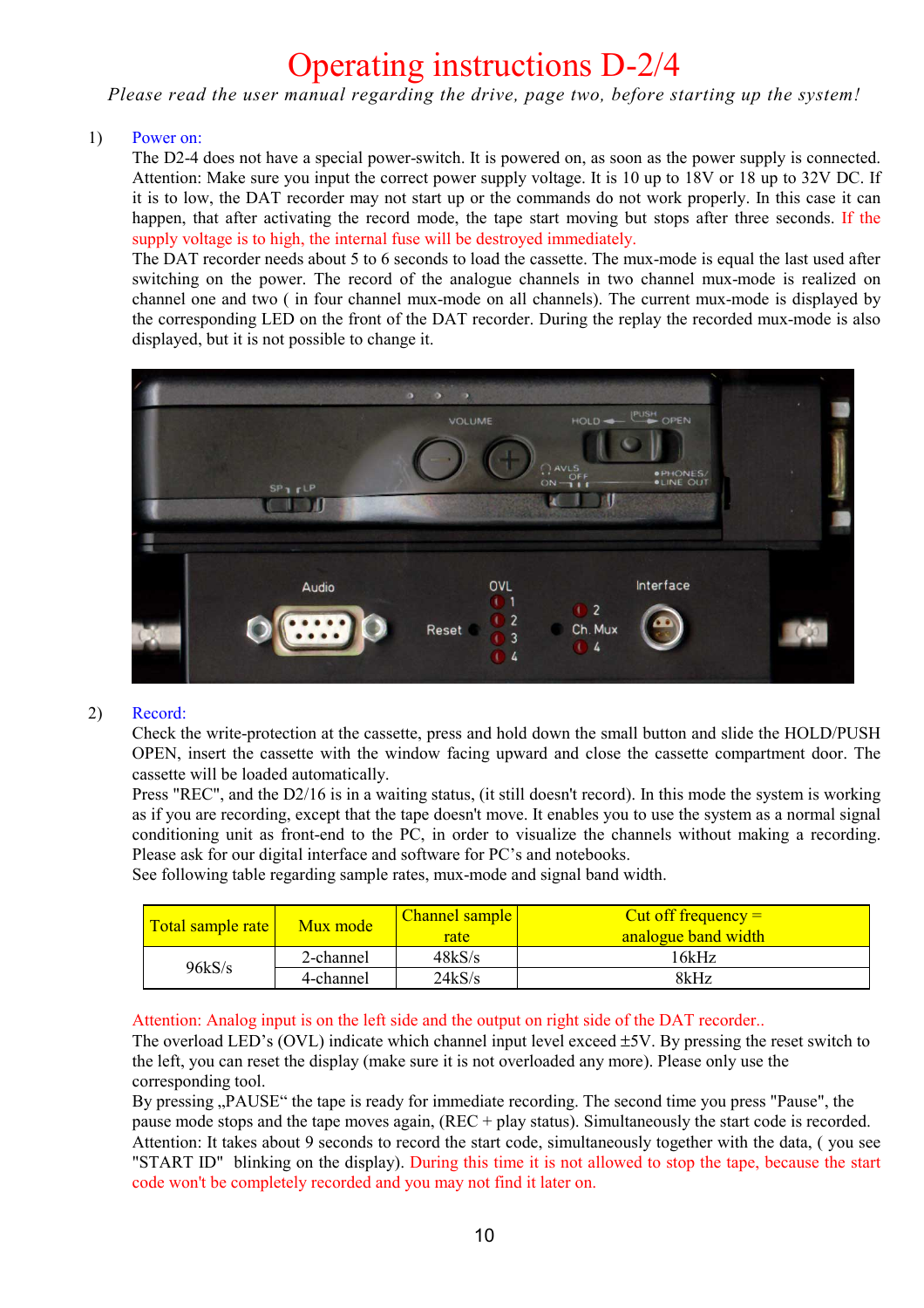At each REC START a new start code will be recorded. In order to find interesting events after recording, further start codes can be set during recording by pressing "REC". Please notice, ascending start codes are only possible if you start recording from the beginning of the tape. In this case the start codes will be counted, stored as a PGM-number and displayed in the PGM-window. We recommend to secure the tape after recording, (with the switch) to avoid overwriting of important data.

Parallel to the analog signals, it's possible, via PCM-input, to record and reproduce digital TTL signals. These are continuously sampled with 192kHz, and can be reproduced with a transition time delay of 5 µs.

By using the handy microphone, with built in loudspeaker, it's possible to make comments to the recording. To record, just press the switch on the microphone. The reproduction is automatically.

#### 3) Replay:

Insert the cassette and press "PLAY". All recorded data are available at the corresponding connector output on the right side of the DAT recorder. Input overload will not be displayed (no ..., OVL" display).

All DAT recorders are calibrated with an accuracy of 0,1% over the complete measuring range. To check the accuracy, notice that the calibration data must be recorded and after them read in Play mode. (In this way the signal pass through the complete system from input to output filter.)

#### 4) Event triggered recording

In case it is not possible to start the record manual there are two internal different event detectors available, in OR-mode, (via pin 1 or 3 of the PWR-connector) for this purpose. These potentials must be between  $+3V$ and +30V, with a duration of at least 2 sec.



|  | as folly as the hip at palse is high, at least 15 see. |
|--|--------------------------------------------------------|
|  | as long as the input pulse is high, plus 1 minute.     |
|  |                                                        |
|  |                                                        |

Attention: Before inserting the cassette, make sure that no write protection is done. The message TAPE PROTECT will appear on the display but not via the remote control.. This remote control can only start and stop the RECORD mode. If the DAT-Recorder is currently in PLAY mode, the remote control signals will be ignored.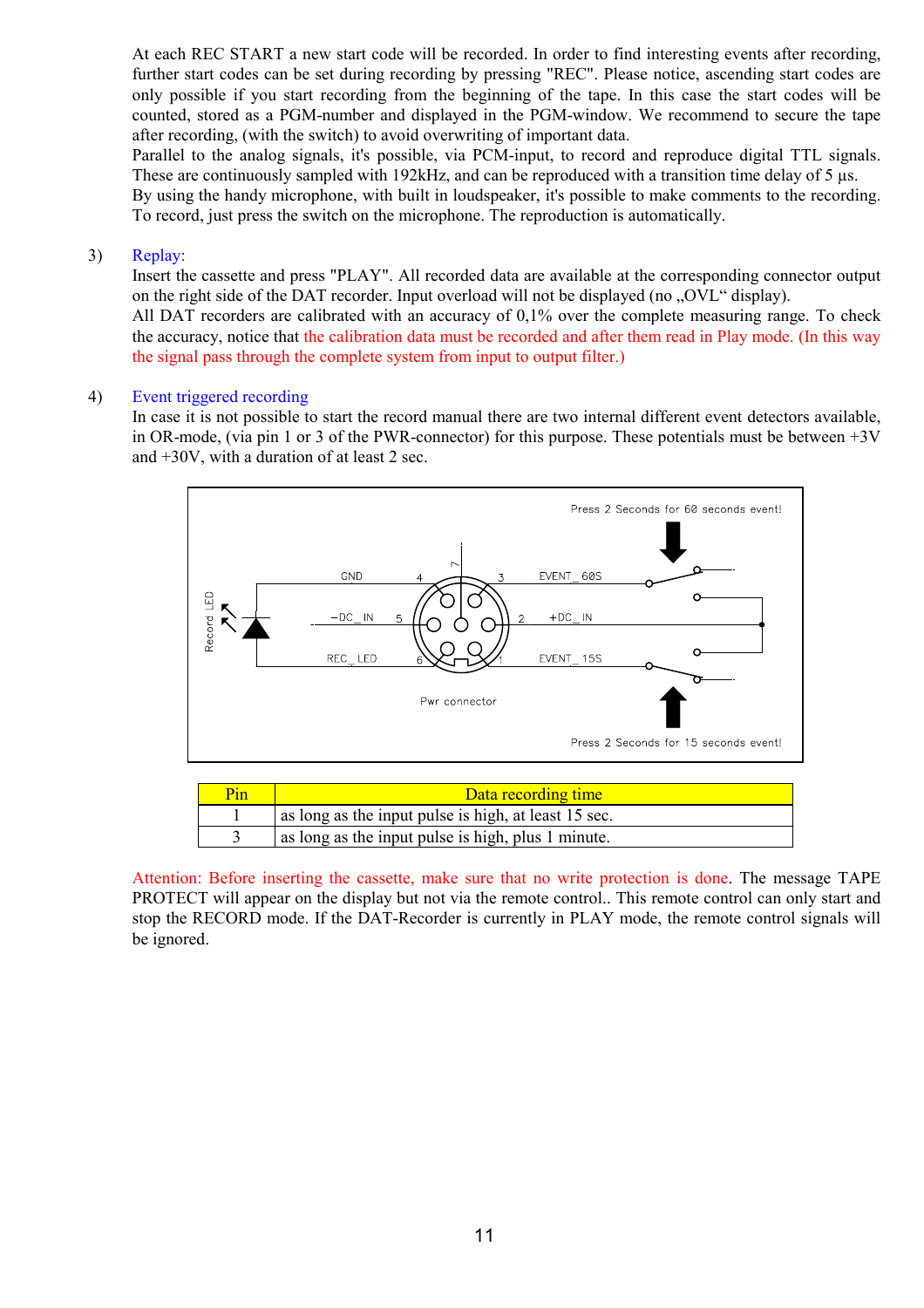#### 5) Date and time:

How to set it, pls. see "Setting the clock" . One built in 3,6 V Lithium battery (type Sonnenschein SL340) supplies the internal date and time counter after the power is switched off. It has a life time of about one year. To replace it please execute the following steps:

- 1. Open the battery compartment door, (unscrew the two screws).
- 2. Cut the wiring directly at the battery socket.
- 3. Remove the isolation and disconnect the battery pins with an soldering iron.
- 4. Mount new isolation.
- 5. Solder the new battery pins (middle red wiring is plus, left green wiring is minus).
- 6. Fasten the isolation.
- 7. Close the battery compartment door.



#### 6) Common hints:

- 6.1 The D2/4 needs a DC-power supply with 10 18V or 18 32V (Pwr-connector Pin 2 Plus and Pin 5 Minus). There is no ground protection. When you connect a power supply unit, pls. follow the common safety instructions!
- 6.2 The total sampling rate is fixed at 96kS/s. All channels are filtered and simultaneously sampled. The sample rate per channel is depending on the mux-mode. Just divide 96 kHz by the number of channels and you get the sample rate per channel, (two channel mux-mode 48kS/s each channel and four channel mux-mode 24kS/s each. To avoid anti aliasing effects, the filters will automatically be switched to the max. cut off frequency

(a third of the sampling rate) in record as well as in replay-mode. The resolution is 12 bit (72dB Dynamic), that means at an amplitude of  $\pm 5V = 10V$  your LSB is 2,5 mV (4096 steps).

6.3 The drive processor recognizes cassettes with a max. runtime of 2 hours (tape length of 60 m). Cassettes with a length of 90m. (3 hours runtime) can be used but the displayed remaining time will not be correctly detect from the processor. In this case see the displayed tape length.

#### 7) Drive modifications

The tape recorder was modified because of technical reasons. That is why following switches and functions are out of function:

- **1. SP/LP**
- **2. REC LEVEL**
- **3. VOLUME +/-**
- **4. AVLS**

#### 8) Very important remarks.

We recommend: Use only high quality cassettes and clean the head periodically, using the cleaning cassette DT-10CL (not supplied). If you get any errors, the most common reason is a bad tape or a dirty head. In most cases it's enough, just to cut the power for a second to eliminate trouble effects.

At high temperatures, caused by sun or missing ventilation, it is possible that the D2/4 produce short errors after a longer runtime. To avoid this problem, switch off the D2/16 when you do not use it.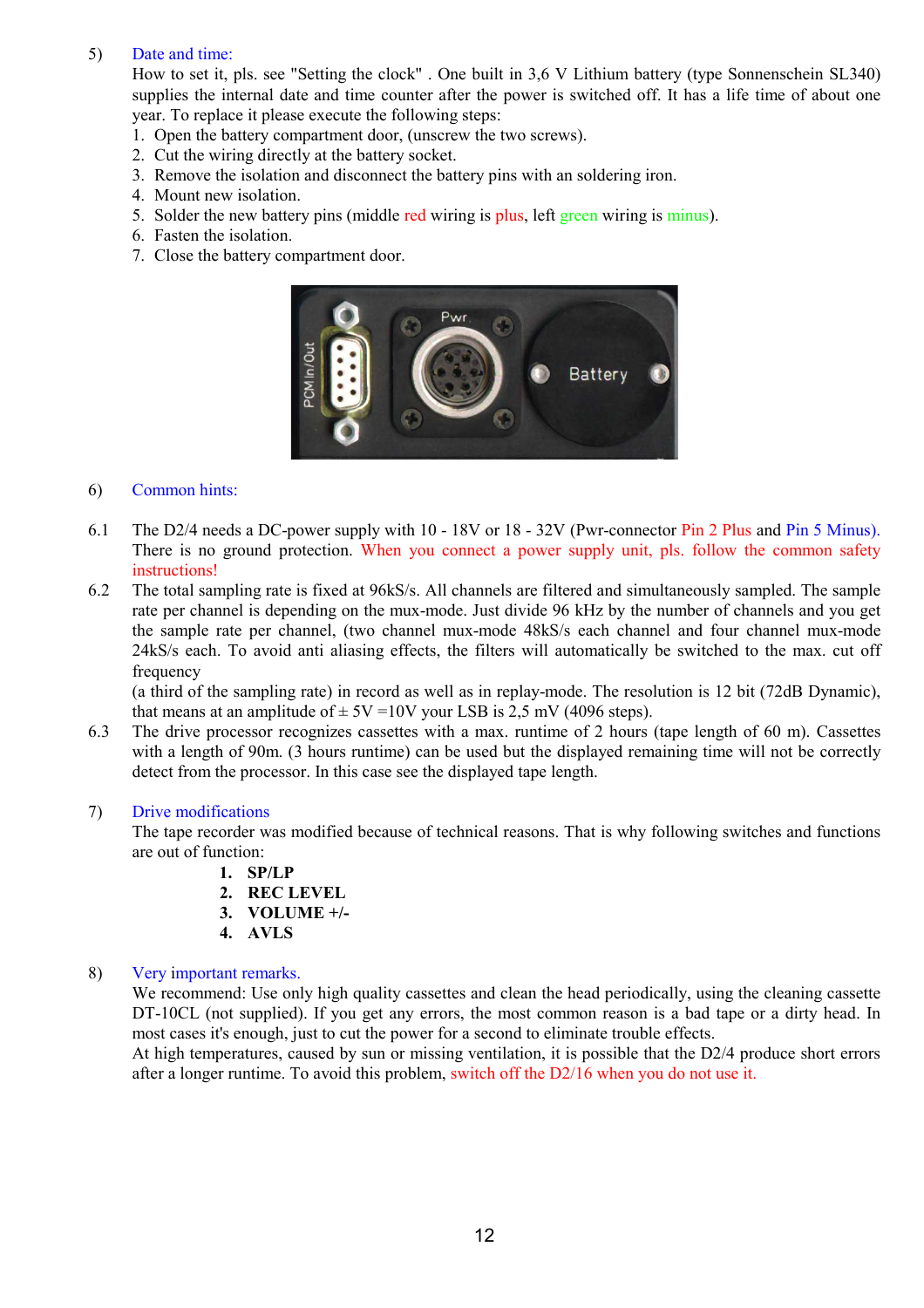#### 9) **Remote Control Box with bargraph display, audio record.**

- 9.1 **Connection:** Connect the 9pole cable at the audio connector of the DAT-Recorder.
- 9.2 **Record:** Keep the Record button pressed and press the Play button. Check that the Rec.- and Play LED's getting active. At the bargraph display all active channels will be displayed. An overload  $(\geq \pm 5V)$ , will be indicated by one flashing sign or more. It keeps on flashing above or below the corresponding channel until the Stop or OVL/Reset button is pressed.

When record is activated by an EVENT, the Rec.- and the Event-LED' s are lightning up.

- 9.3 **Replay:** After pressing the play button all recorded amplitudes and OVL's are displayed.
- 9.4 **Audio:** By pressing the Voice/Record button, at the side of the remote control, during "Record-Mode", the speech channel with comments will be recorded together with the data. Replay is automatically done in .Play mode.

The remote control is also available without a bargraph display in shape of a "handy"

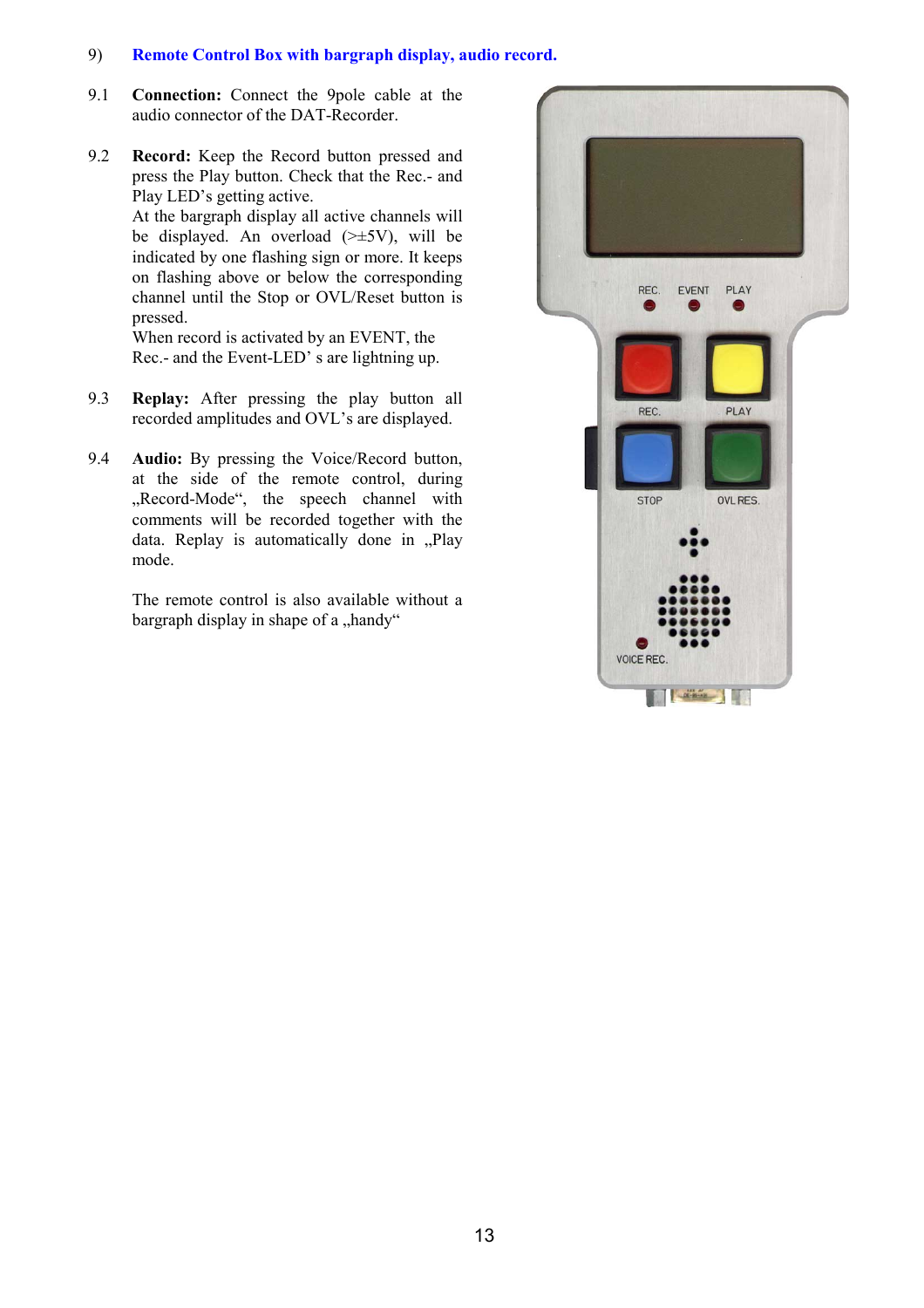#### 10) Technical Data

| 10.1 | Tape deck                                                                                         |                                                                      |  |  |  |
|------|---------------------------------------------------------------------------------------------------|----------------------------------------------------------------------|--|--|--|
|      | Tape                                                                                              | DAT-tape width 3,81 mm                                               |  |  |  |
|      | Track width                                                                                       | ca. 13,6 µm                                                          |  |  |  |
|      | Tape speed                                                                                        | $8,15$ mm/s                                                          |  |  |  |
|      | Density                                                                                           | 61kbit/inch                                                          |  |  |  |
|      | Bit rate                                                                                          | 1,536 Mbit/s or 192 kByte/s                                          |  |  |  |
|      | Storage capacity                                                                                  | 1,38 GByte for 2 hours recording                                     |  |  |  |
|      |                                                                                                   | 2,07 GByte for 3 hours recording (not recommended)                   |  |  |  |
|      |                                                                                                   |                                                                      |  |  |  |
| 10.2 | <b>Analog inputs</b>                                                                              |                                                                      |  |  |  |
|      | Selection                                                                                         | 2, 4                                                                 |  |  |  |
|      | Input range                                                                                       | $\pm 5V$                                                             |  |  |  |
|      | Input impedance                                                                                   | $100k\Omega$                                                         |  |  |  |
|      | Filter                                                                                            | 8 <sup>th</sup> -order Butterworth                                   |  |  |  |
|      | Resolution                                                                                        |                                                                      |  |  |  |
|      |                                                                                                   | 12 Bit, simultaneous Sample/Hold for all channels                    |  |  |  |
|      | Total sample rate                                                                                 | 96kS/s                                                               |  |  |  |
|      |                                                                                                   |                                                                      |  |  |  |
| 10.3 | <b>Analog Outputs</b><br>Selection                                                                |                                                                      |  |  |  |
|      |                                                                                                   | 2, 4                                                                 |  |  |  |
|      | Output range                                                                                      | $\pm 5V$                                                             |  |  |  |
|      | Output impedance                                                                                  | $2 \Omega$ , max. 10mA                                               |  |  |  |
|      | Filter                                                                                            | 8 <sup>th</sup> -order Butterworth                                   |  |  |  |
|      | Resolution                                                                                        | 12 Bit, simultaneous for all channels                                |  |  |  |
|      |                                                                                                   |                                                                      |  |  |  |
| 10.4 | <b>Digital PCM Input/Output</b>                                                                   |                                                                      |  |  |  |
|      | Sample rate                                                                                       | 192 kHz                                                              |  |  |  |
|      | Remaining transition delay appr. 5 µs                                                             |                                                                      |  |  |  |
|      | Level                                                                                             | <b>TTL</b>                                                           |  |  |  |
|      |                                                                                                   |                                                                      |  |  |  |
| 10.5 | <b>Audio channel</b>                                                                              |                                                                      |  |  |  |
|      | Signal bandwidth                                                                                  | 100 Hz  3000 Hz                                                      |  |  |  |
|      |                                                                                                   |                                                                      |  |  |  |
| 10.6 | Interface output                                                                                  |                                                                      |  |  |  |
|      | Level                                                                                             | TTL                                                                  |  |  |  |
|      | Cable length                                                                                      | $2-3m$                                                               |  |  |  |
|      | The conversion of the data stream into IF16 word parallel format is done in the output connector. |                                                                      |  |  |  |
|      |                                                                                                   |                                                                      |  |  |  |
| 10.7 | <b>Remote control</b>                                                                             |                                                                      |  |  |  |
|      | Level                                                                                             | $+3$ 30V                                                             |  |  |  |
|      |                                                                                                   |                                                                      |  |  |  |
|      | Pulse width                                                                                       | $\geq$ 2 sec.                                                        |  |  |  |
|      |                                                                                                   |                                                                      |  |  |  |
| 10.8 | <b>System accuracy</b>                                                                            |                                                                      |  |  |  |
|      |                                                                                                   | $\pm 0,1\%$ at 0 Hz,                                                 |  |  |  |
|      |                                                                                                   | Difference of phase delay between all channels at the same frequency |  |  |  |
|      | $max.0,05^\circ$ .                                                                                |                                                                      |  |  |  |
|      |                                                                                                   | Double encoded Reed Solomon Code, bit error better 10 <sup>-10</sup> |  |  |  |
|      | 10.9 Error correction                                                                             |                                                                      |  |  |  |

#### 10.10 **Analog signal bandwidth / Sample rate**

| <b>Signal band width</b> |            | <b>Total scanning rate</b> |            |  |  |
|--------------------------|------------|----------------------------|------------|--|--|
| 2 channels               | 4 channels | 2 channels                 | 4 channels |  |  |
| 16 kHz                   | 8 kHz      | $48$ kHz                   | $24$ kHz   |  |  |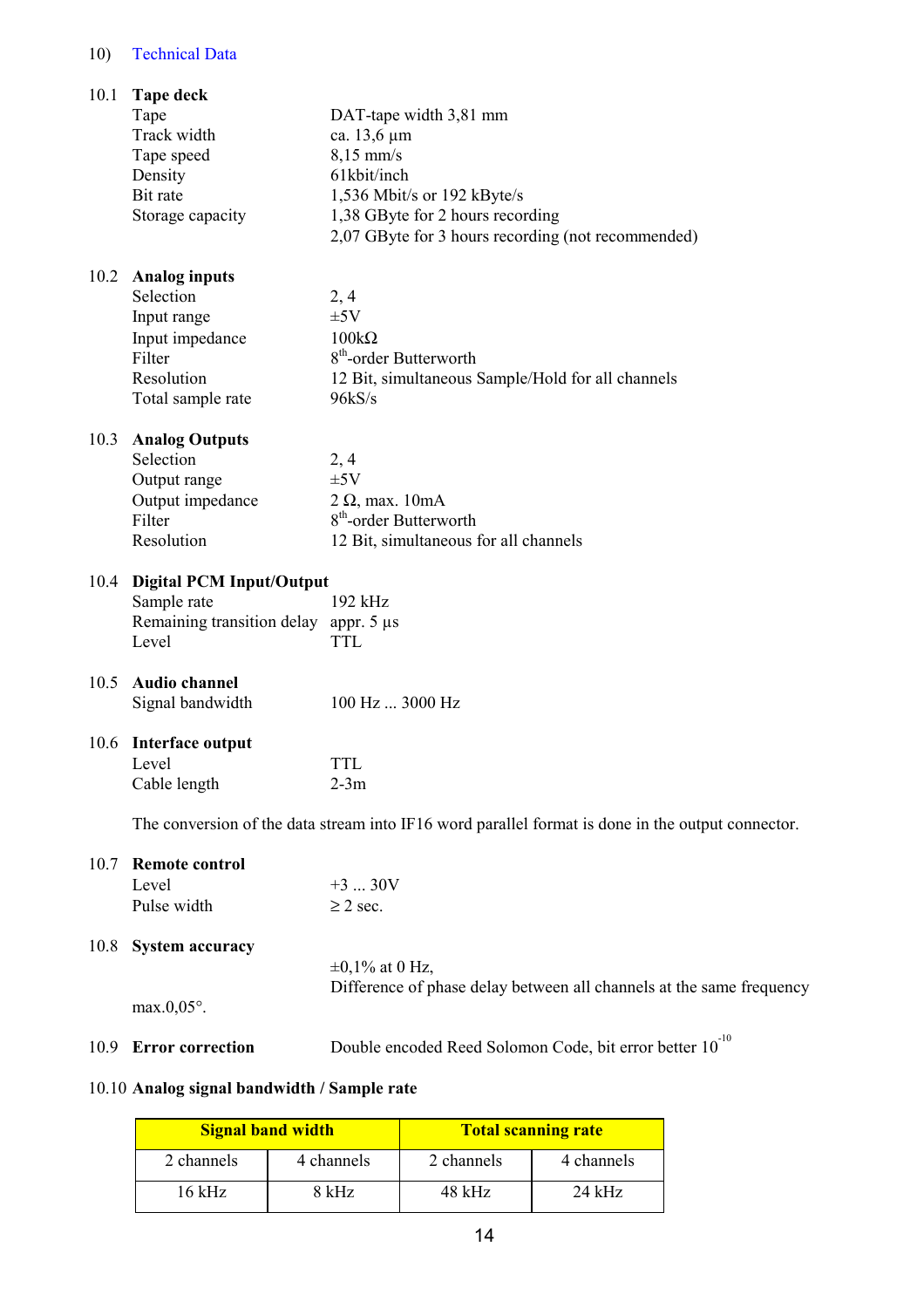| 10.11 Power supply<br>Input<br>Power consumption<br>Option                                                                                      | $10 - 18$ or $18 - 32$ V DC<br>appr. $10W$<br>Transformer with an input 250V AC (50Hz) and output 15V DC |
|-------------------------------------------------------------------------------------------------------------------------------------------------|----------------------------------------------------------------------------------------------------------|
| 10.12 Dimensions                                                                                                                                | $150 \times 85 \times 75$ mm without shock absorber                                                      |
| $10.13$ Weight                                                                                                                                  | appr. 1,5 kg without shock absorber                                                                      |
| 10.14 Environmental<br>Operating temperature range-5 $\degree$ C to +45 $\degree$ C<br>Storage temperature range $-20$ °C to +60 °C<br>Humidity | $2080\%$ non condensing                                                                                  |

Vibration 5g Mil Standard 810C, Curve C

Shock 10g in all directions

#### 11) Pin-connection